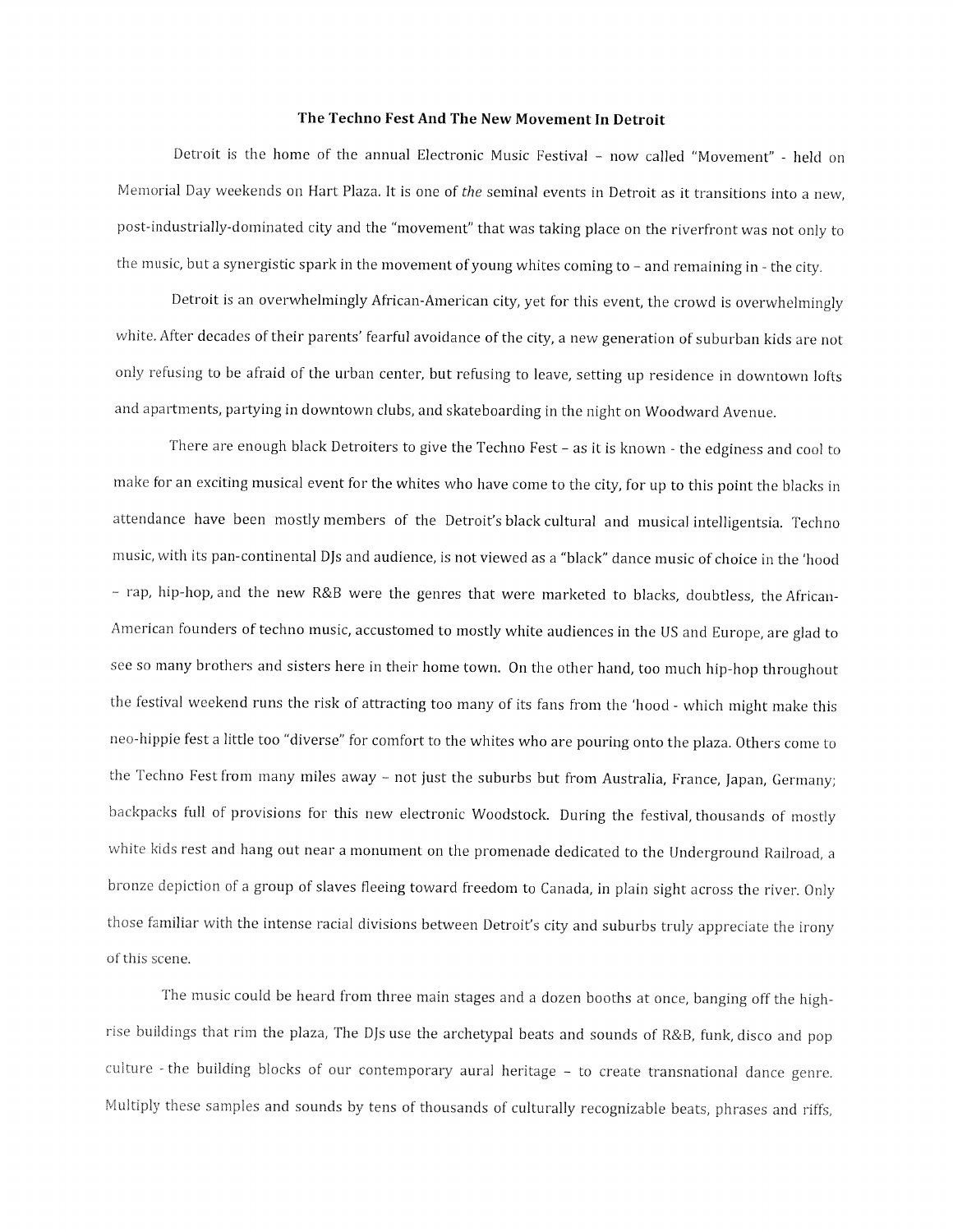rearrange them into new configurations, and they are as creative as the original makers of the music from which they sample.

The turntable technicians transform electronic sounds into music, and many, with their sampling, display <sup>a</sup> prodigious knowledge of the vocabulary of modern cultural sounds. Detroit's Motown sound developed in part from the relentless rhythms of the mechanized clash and clang of assembly lines of the auto <sup>p</sup>lants in which Berry Gordy and his contemporaries toiled. Today's youth grew up with different sounds the ambient noise of video games, computers, cell <sup>p</sup>hones; technology with its hums, bells, bleeps and blips, the aural wall that surrounds today's environment. All of this electronic sound engendered <sup>a</sup> musicality that is based on — but is inevitably unlike — the sounds of the rock and roll generation. Techno music evolved from black middle-class Detroiters able to afford - or hustle up on - the turntables, electronic equipment and voluminous libraries of vinyl record collections that were the original tools of the DJs craft.

## Masters of the Dance

On the last day of the first Techno Fest, <sup>a</sup> new element changed the character of Movement, so that its final day was different than the first. The police had abandoned bag checks and let the crowds pour in, and they showed no sign of thinning. For the first time all weekend, pouring into the main entrance was <sup>a</sup> growing <sup>p</sup>halanx of bristling "young Black males". The mostly white crowd had gradually become "Blacker" and it wasn't clear what this would mean. These new arrivals crowd the <sup>p</sup>laza in excited agitation, some with the sullen defiance of the unwanted, wearing the mask of fear that they are unwelcome, that their presence is cause to tighten jaw lines and police lines, both. It is understood that this festival is not for them, but rather for the visitors, though doubtless, its founders are gratified that, finally, the music that they created will have an audience of boys from the 'hood. Over the three days of the festival, word has spread through Detroit that the music is "live" and worth risking the possibility of suburban and police hostility. They know that their arrival is akin to crashing <sup>a</sup> <sup>g</sup>igantic private party; nevertheless, they come. They flow into the howl of the plaza; and the air crackles with their presence. Yet instead of fleeing - as may have happened a decade ago the young suburbanites jelled into <sup>a</sup> concentrated mass of excitement and awe.

The festival had blown off the hook — it was electrified. The black youth crowd the <sup>p</sup>laza, huddle in tight, dark circles. No rainbow-hued costumery and Hackey Sack looks for these new arrivals - they are from the shirtless, bedraggled, disarrayed school of urban poverty. They feel out the crowds, spot locations,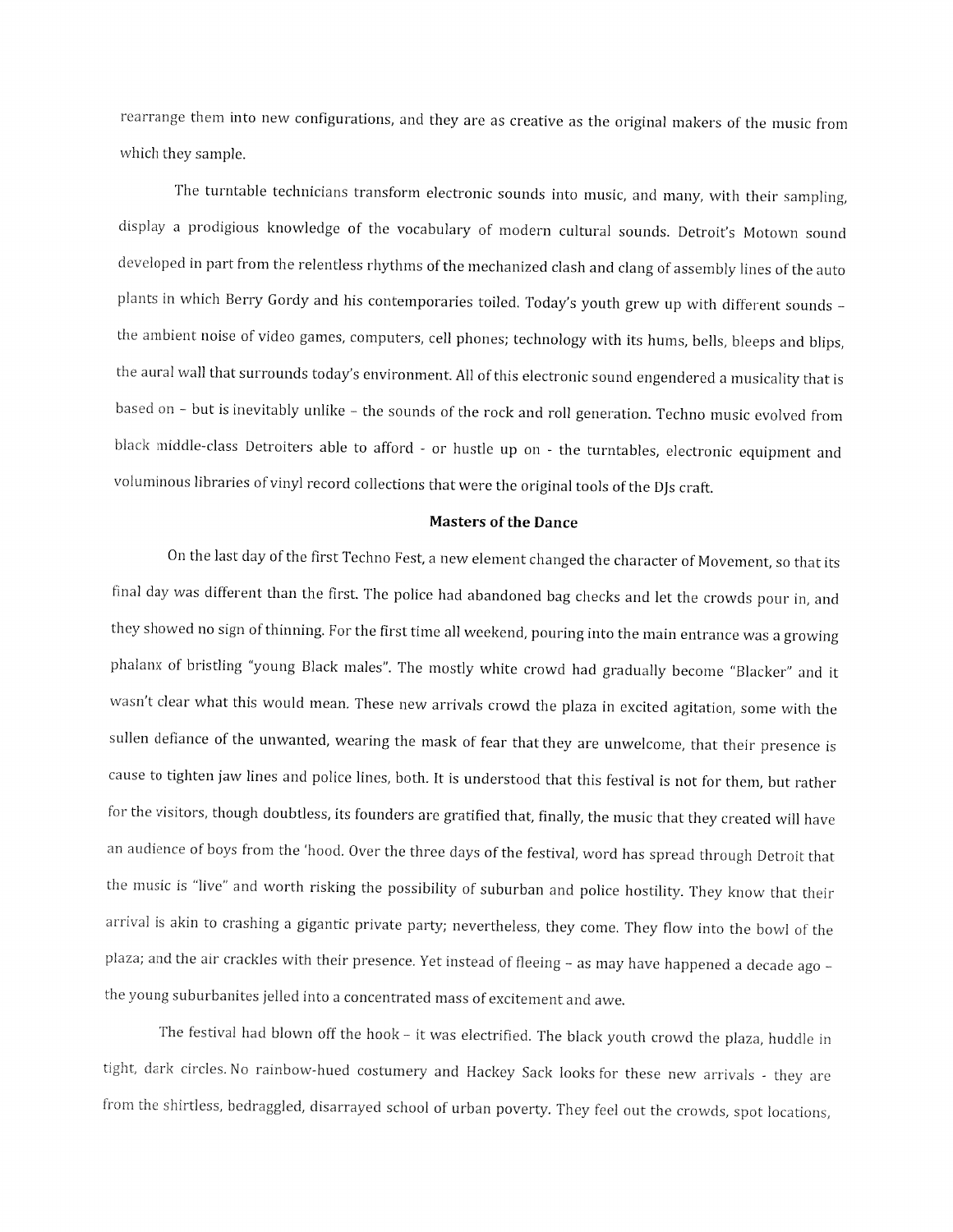size up adversaries; they work their limbs into cudgels or stand still in Zen concentration. They are the Masters of Dance and they have come to take their rightful positions. The battle has begun. It is <sup>a</sup> war, not of weapons, but of strength, grace and mental acuity. The crowds part like the Red Sea as these new participants step into the whorls of dance that have formed in the ocean of people.

The music is bumpin' bass through to the bone marrow. These new dances defy any concept of what was known as dance decades ago but then again, this is not the movement of courtship - as in the Motown days -but of power, motor skills, and muscular control. Their bodies replicate the movement of computerized machines, and it is not romantic, and barely sexual. One marvels at just what kinds of bodies can do these things. Thirty years ago black dance broke out of partnered confines into robotic motions of machinery and mime. After they had been embedded in the dance lexicon of the Black community for years, Michael Jackson displayed these moves to the world. "Poppin' & Lockin" the abrupt, mechanized, stylized imitation of robots, is familiar now to generations of Black dancers, mastered even by small children in the 'hood. Body waving, Breakin', Moon Walking, Runnin' Man, Robot and Tickin' — the bizarrely elegant quivering of every joint and muscle at conflicting angles — all these dances grew from hip hop's beginnings. With music videos, MTV, BET and the exposure to black music at exponentially higher levels than previous generations, the great racial rhythmic divide doesn't exist in the same way as generations past. The white kids, most as segregated as ever in real life, are profoundly integrated regarding aspects of music and elements of dance — even if they are learning dances that black kids mastered almost <sup>40</sup> years ago.

## Dance Wars on the Plaza

The white kids who could "Lock" and Break Dance had dominated the festival's dance circles and entertained the crowds all weekend - but now they stand back in humility and awe. The blacks have come to "take them to school" - and they all know it. Many of these suburban boys rarely get a chance to see - in real life - the rippling pop of brown limbs and muscles and they study these moves with as much concentration as college entrance exams. Emboldened by attention and recognition, the black dancers from the city challenge one another to ever more <sup>p</sup>hysical effort. The suburbanites are mesmerized by this urban drama. The blacks are sure of their dominance, suffering no fool <sup>g</sup>ladly to step into the ring with them unprepared, but they are generous as well. The suburban boys who prove their mettle and go toe to toe with the brotha's are <sup>g</sup>iven